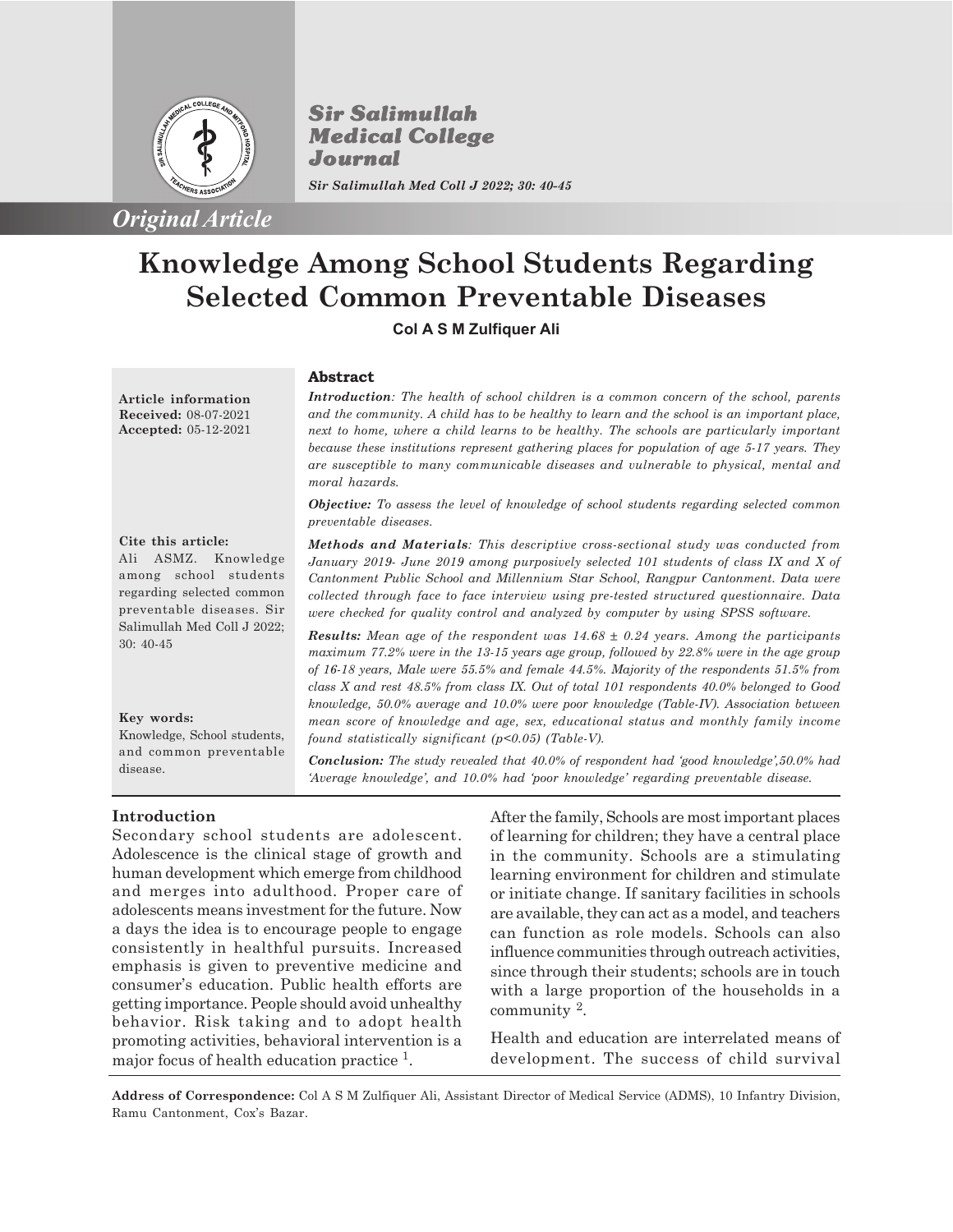program and the expansion of basic education coverage have resulted in a greater number of children reaching school-age with a higher proportion actually attending primary school. The poor, particularly children in low income countries, carry the greatest burden of morbidity and mortality. Much of this burden results from hazards within their homes or their immediate environment 3.

In the past several decades, Bangladesh has made significant progress in reducing infant mortality and ensuring more children survive to five, the typical age at which most children begin schooling. Increased access to primary school and greater awareness of the importance of education have also increased the number of children receiving a basic education, and 89% of primary school-age children are now enrolled in school, although the mortality rate among school-age children is relatively low, the burden of disease is high affecting children's ability to attend, learn and remain in school<sup>4</sup>.

A considerable proportion of school children, particularly in the underdeveloped and developing countries, suffer from malnutrition and deficiency diseases and as such they naturally desire special attention for their physical and intellectual development <sup>5</sup>.

A healthy child comes to school to learn and efforts must be made to keep him healthy. The children are a most responsible group and have attitude of learning. It is the best time to include in them the good habit of healthful living. Health knowledge and health practices acquired by a child in the course of study in a school become a part of his way of life <sup>6</sup>.

Communicable diseases in humans result from the transmission of contagious agents, such as bacteria and viruses, from another infected person, animal or inanimate reservoir. In almost every case, success in managing communicable diseases follows early recognition and prompt action to ensure that the infectious child stays away from school. <sup>7</sup> .

The school going children could make a change about good hygiene practice into home. Health education in school in developing countries is very important. Now school health pilot project started to enhance preventive services. For those purpose teachers are given training on health problems as part of education curriculum. Students are getting education on physical exercise, personal hygiene and common diseases  $8$ .

Communicable diseases are easily pass on from child to child in schools and play-yards. We need to know what to do if our child becomes infected with one of them.

Scabies is a contagious disease of skin caused by the itch mite. People living in a poor sanitary condition suffer more from this disease. Poor hygienic habits band unclean clothing are mostly responsible for development of scabies. All ages, sexes and races are susceptible to scabies <sup>9</sup>.

Viral hepatitis is a serious public health problem particularly in developing countries. Hepatitis-A is endemic all over the world. Overcrowding and poor sanitation facilitates the spread of the disease <sup>10</sup>. The school students should be aware of safe drinking water and food.

Hepatitis-B virus infection is one of the causes of morbidity and mortality related to liver disease all over the world. Asymptomatic carriers are the commonest source of infection. But a minor portion of the carriers suffers from acute or chronic hepatitis, cirrhosis or hepatocellular carcinoma<sup>11</sup>. The disease is caused by blood transfusion from infected person, using razors, needles and syringes of infected person. So, adequate information can prevent the Hepatitis-B infection and fatal complication can be avoided<sup>12</sup>.

Dental caries in children is one of the important health problems, which concern parents and children. The school system is the logical environment in which to teach preventive dental health practices <sup>12</sup>.

All types of heart disease are prevalent in Bangladesh. We can prevent and control many cardiovascular diseases and to reduces the number of attack. People should be informed about various risk factors and dangers of the diseases. So that risk factors can be avoided and corrected in the time before actual damage has taken place <sup>13</sup>.

This study will provide information about how much the students aware about the selected diseases. This will identify their lacking and will provide guidelines for planning and preparation of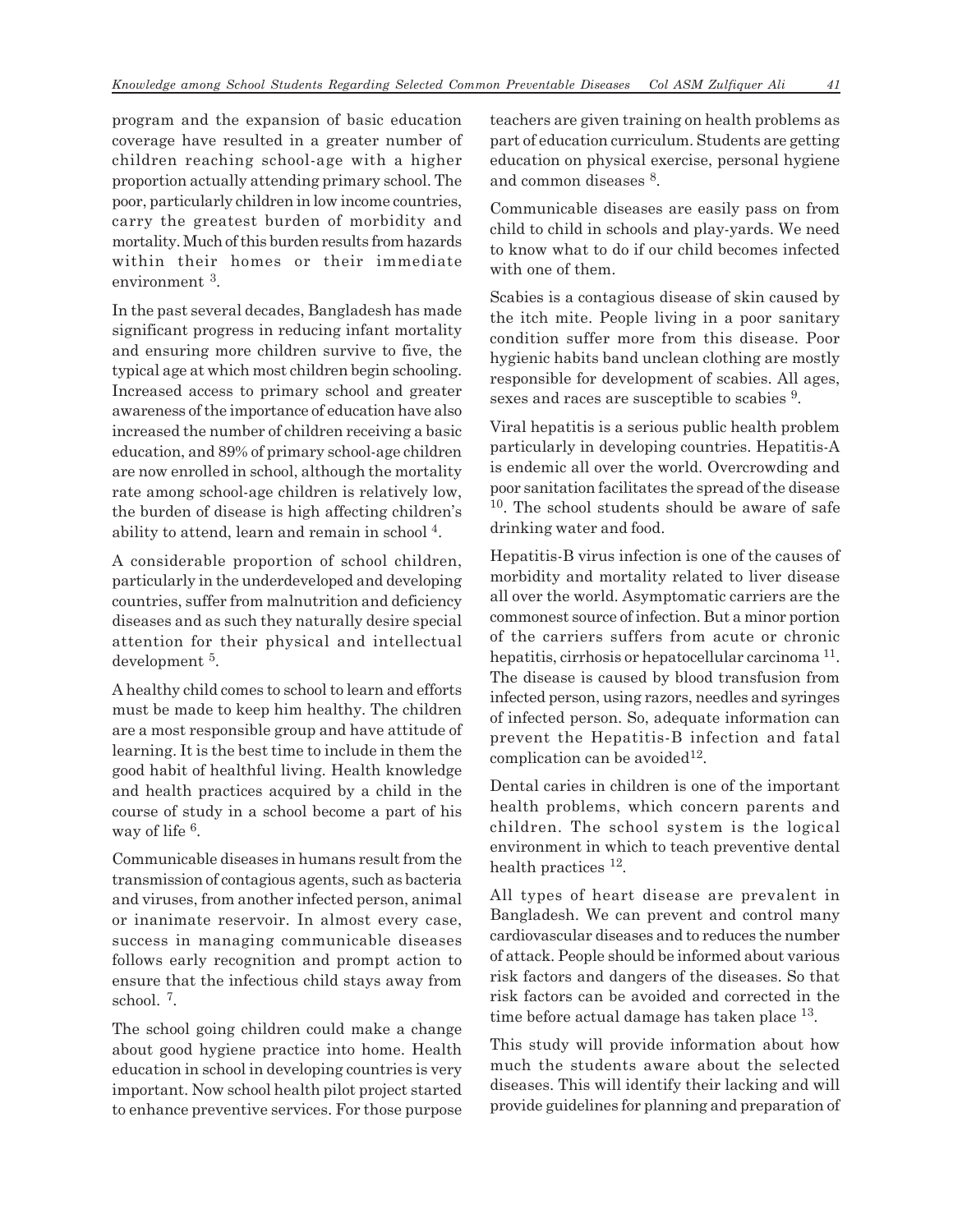curriculum to conduct intervention program for students. The findings of the study may help planner to rethink about preventive aspects of those diseases.

## **Methods and Materials**

This descriptive cross-sectional study was conducted in Cantonment Public School and Millennium Star School, Rangpur Cantonment from January 2019 to June 2019. A total of 101 students of class IX and X selected through convenient type of non-probable sampling. Data was collected by face to face interview with semistructured questionnaire. Out of 101 respondents 51 from Cantonment public school and 50 from Millennium star school, Rangpur cantonment. Data were collected 7 respondents per working day. Knowledge was assessed as per correctness of answer of each question. Total question was 20. Level of knowledge was graded (as per Likert-type scale) according to the correctness of answer of the question. Scoring '1' for each correct answer and '0' for each incorrect answer, Score 16-20 counted as 'Good' knowledge, 11-15 'Average', and 0-10 'Poor' knowledge. Confidentiality was duly ensured to all participants and informed consent was obtained. After collection data were processed and analyzed by computer software SPSS version 23 and expressed in frequency and percentage.

#### **Results**

Mean age of the respondent was  $14.68 \pm 0.24$  years. Among the participants maximum 77.2% were in the 13-15 years age group, followed by 22.8% were in the age group of 16-18 years, Male were 55.5% and female 44.5%. Majority of the respondents 51.5% from class X and rest 48.5% from class IX . The highest 56.4% respondent had their monthly family income Tk >40000, followed by 42.6% respondent had their monthly family income between Tk 20000-40000 (Table-I).

Regarding knowledge on preventable diseases, most of the respondents (77.2%%) correctly answered the statement that scabies is transmitted by direct contact and sharing clothing of infected person, scabies can be prevented by taking bath and washing cloth regularly; The mode of transmission of viral Hepatitis-B is the Hepatitis-B infected blood, blood product, syringes and needles. Smoking, extra salt with meal and excess intake of red meat and fatty food are risk factors to develop heart disease. Health problem may occur without cleaning teeth regularly. Diseases may occur without wearinig shoe/sandle during use of toilet. The highest 35.6% respondents could not correctly answer that Hepatitis-B can be prevented by screening blood donors before transfusion. Prevention of disease is possible by washing hand before meal and after defecation (Table-III).

Out of total 101 respondents 40.0% belonged to good knowledge, 50.0% average and 10.0% were poor knowledge (Table-IV). The highest mean score of knowledge 15.60 belonged to those who had monthly family income < Tk 20000, age group 16- 18 years had mean score 14.88. Male respondents had more mean score of knowledge (14.71) than female (14.54). Association between mean score of knowledge and age, sex, educational status and monthly family income found statistically significant (p<0.05) (Table-V).

| Table-I                                          |
|--------------------------------------------------|
| Socio-demographic characteristics of respondents |

| Characteristics                        | Frequency      | $\frac{0}{0}$  |  |  |  |  |
|----------------------------------------|----------------|----------------|--|--|--|--|
| Age group in years                     |                |                |  |  |  |  |
| 13-15                                  | 78             | 77.2           |  |  |  |  |
| 16-18                                  | 23             | 22.8           |  |  |  |  |
| Total                                  | 101            | 100            |  |  |  |  |
| Mean $\pm$ SD = 14.68 $\pm$ 0.24 years |                |                |  |  |  |  |
| Sex Male                               | 56             | 55.5           |  |  |  |  |
| Female                                 | 45             | 44.5           |  |  |  |  |
| Educational status                     |                |                |  |  |  |  |
| Class <sub>IX</sub>                    | 49             | 48.5           |  |  |  |  |
| Class X                                | 52             | 51.5           |  |  |  |  |
| Monthly family income                  | $<$ 20000      | $1\quad1$      |  |  |  |  |
| 20000-40000                            | 43             | 42.6           |  |  |  |  |
| >40000                                 | 57             | 56.4           |  |  |  |  |
| House type                             |                |                |  |  |  |  |
| Pacca                                  | 83             | 82.2           |  |  |  |  |
| Semi-pacca                             | 16             | 15.8           |  |  |  |  |
| Kaccha                                 | $\overline{2}$ | $\overline{2}$ |  |  |  |  |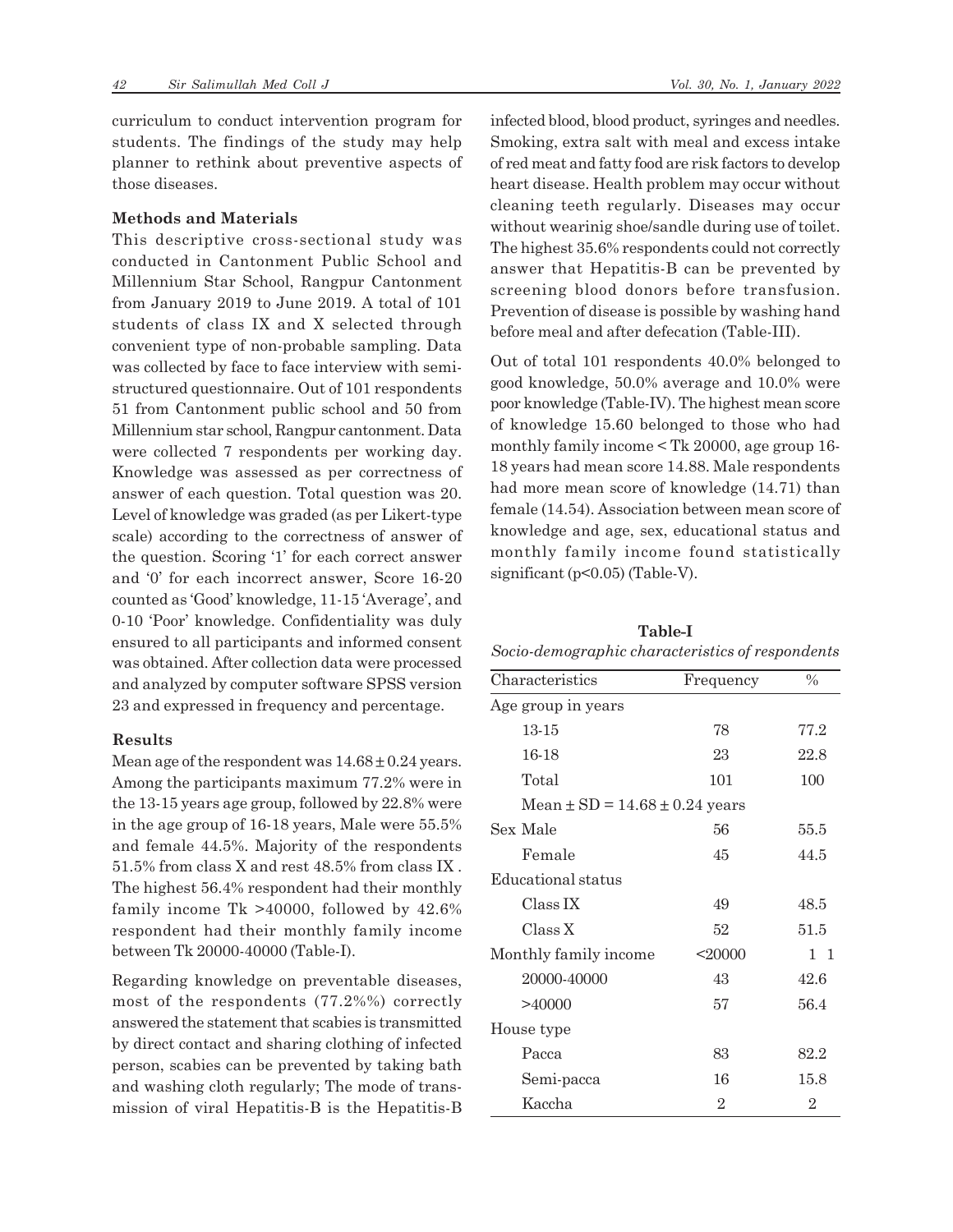| Statements |                                                                                                                                        | True $n\%$ | False $n\frac{\%}{\%}$ |
|------------|----------------------------------------------------------------------------------------------------------------------------------------|------------|------------------------|
|            | Scabies is a parasitic disease caused by Sarcoptes scabeii                                                                             | 68 (67.3)  | 33 (32.7)              |
|            | Scabies is transmitted by direct contact and sharing<br>clothing of infected person                                                    | 78 (77.2)  | 23(22.8)               |
|            | Scabies can be prevented by avoiding contact with<br>infected person.                                                                  | 70 (69.3)  | 31(30.7)               |
|            | Scabies can be prevented by taking bath and washing<br>cloth regularly                                                                 | 78 (77.2)  | 23 (22.8)              |
|            | Dental caries or cavities are destruction of teeth due to<br>poor hygiene.                                                             | 75 (74.3)  | 26(25.7)               |
|            | Dental caries are caused by a breakdown of tooth enamel                                                                                | 68 (67.3)  | 33(32.7)               |
|            | Good oral hygiene can prevent Dental caries.                                                                                           | 76 (75.2)  | 25(24.8)               |
|            | The cause of Hepatitis-A or Jaundice is the hepatitis<br>A virus contaminated water and meal                                           | 76 (75.2)  | 25(24.8)               |
|            | Faeco-oral route is the mode of transmission of Viral<br>hepatitis-A or Jaundice.                                                      | 67(66.3)   | 34 (33.7)              |
|            | Viral Hepatitis-A or Jaundice can be prevented by use of safe, 76 (75.2)<br>boiled water, hand washing before eating and after toilet. |            | 25(24.8)               |
|            | The mode of transmission of viral Hepatitis-B is the<br>Hepatitis B infected blood, blood product, syringes and needle                 | 78 (77.2)  | 23 (22.8)              |
|            | Hepatitis-B can be prevented by screening blood donors<br>before transfusion.                                                          | 65 (64.4)  | 36(35.6)               |
|            | Chest pain, Dyspnea on exertion, Palpitation are the<br>symptoms of heart disease.                                                     | 76 (75.2)  | 25(24.8)               |
|            | Smoking, extra salt with meal and excess intake of red<br>meat and fatty food are risk factors to develop heart disease.               | 78 (77.2)  | 23 (22.8)              |
|            | Heart disease can be prevented by stoping smoking, regular<br>exercise, reducing body weight and reducing intake<br>of fatty food.     | 75 (74.3)  | 26 27.7)               |
|            | Health problem may occur without cleaning teeth regularly                                                                              | 78 (77.2)  | 23 (22.8)              |
|            | Diseases may occur without cutting or cleaning nail                                                                                    | 76 (75.2)  | 25(24.8)               |
|            | Diseases may occur without shoe/sandle during useing toilet                                                                            | 78 (77.2)  | 23(22.8)               |
|            | Health problem may occur if hair care is not taken                                                                                     | 68 (67.3)  | 33(32.7)               |
|            | Prevention of disease is possible by washing hand before<br>meal and after defecation.                                                 | 65 (64.4)  | 36(35.6)               |

**Table-II**

*Distribution of respondents by knowledge on preventable diseases*

**Table-III** *Distribution of respondents by level of knowledge*

| Level of knowledge              | Frequency | percentage |
|---------------------------------|-----------|------------|
| Good knowledge (Score 16-20)    | 40        | 40.0       |
| Average knowledge (Score 11-15) | 51        | 50.0       |
| Poor knowledge (Score 0-10)     | 10        | 10.0       |
| Total                           | 101       | 100.0      |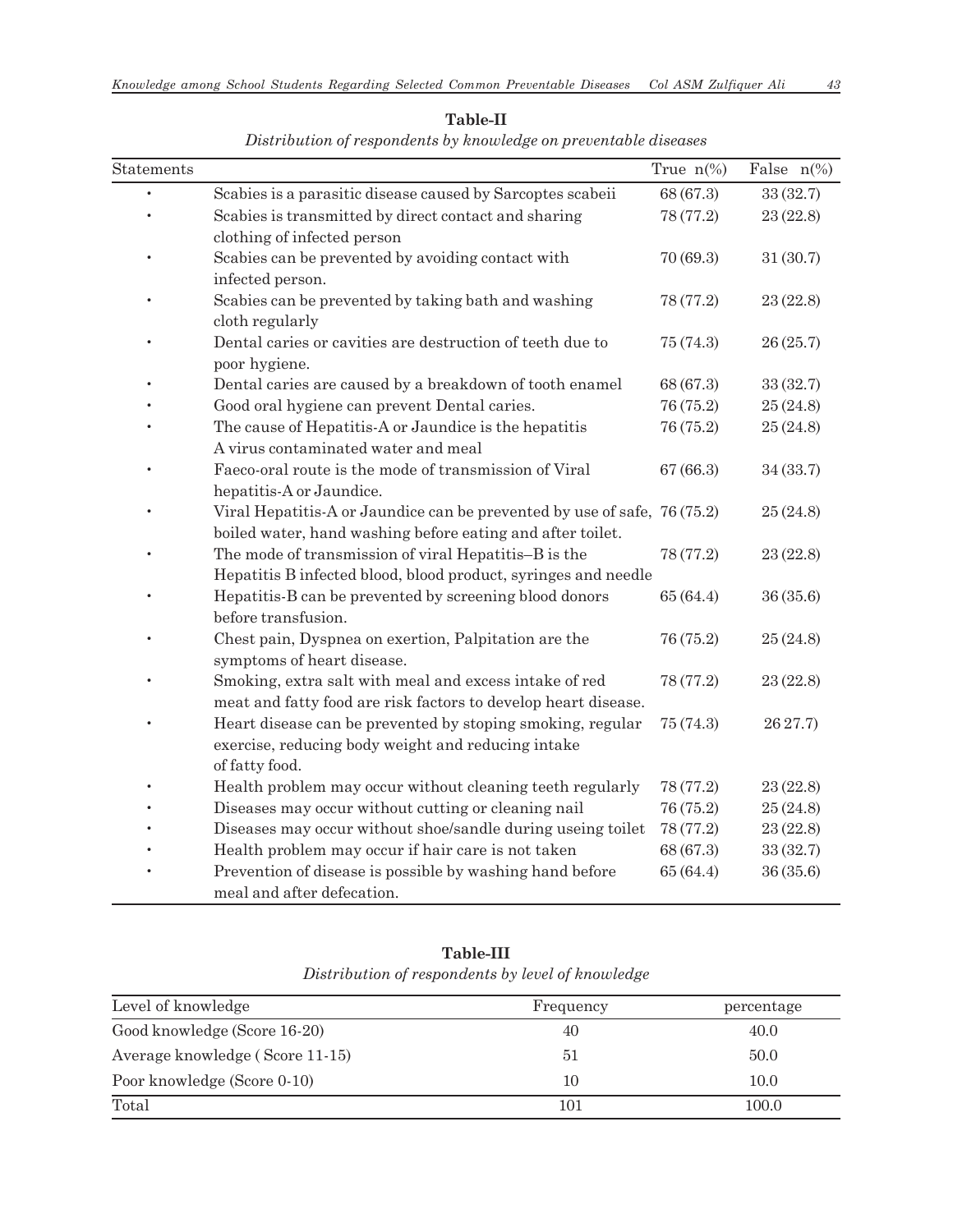| Variables             | Frequency   | Mean score | SD    | <b>Statistics</b> |                           |
|-----------------------|-------------|------------|-------|-------------------|---------------------------|
| Age group in years    | 13-15       | 42         | 14.29 | 4.32              | $F=2.00df=1P<0.05$        |
|                       | $16-18$     | 59         | 14.88 | 5.79              |                           |
| <b>Sex</b>            | Male        | 54         | 14.71 | 5.39              | $F=1.99df=1P<0.05$        |
|                       | Female      | 47         | 14.54 | 4.79              |                           |
| Educational status    | Class IX    | 46         | 14.39 | 4.71              | $F=1.99df=1P<0.05$        |
|                       | Class-X     | 55         | 14.84 | 5.46              |                           |
| Monthly family income | < 20000     | 31         | 15.60 | 2.81              | $F = 3.00 df = 2P < 0.05$ |
|                       | 20000-40000 | 33         | 14.65 | 3.24              |                           |
|                       | >40000      | 37         | 14.73 | 3.71              |                           |

**Table-IV** *Association between mean score of knowledge and socio-demographic characteristics*

#### **Discussion**

The mean age of the respondents was  $14.68 \pm 0.24$ years. Maximum 77.2% were in the age group 13- 15 years and rest 22.8% were in the age group 16- 18 years, which is dissimilar with the finding of the study conducted by Rahman A in  $2002^{14}$ , where he found age of the majority students 46.66% were in the age of 12 years. In present study majority of the respondents were male (55.5%), which is dissimilar with the finding of the study conducted by Rahman A in 2002 14 where he found majority of the respondents were girls (63.33%)

It was evident from the study that 82.2% respondents were living in pucca house, which is dissimilar to the finding of the study conducted by Chowdhury FA in 2008 15, where he found 24.2% respondents were living in kaccha house. The cause of the dissimilarity may be due to differences in the study population and sample size. Rural people are still living in kaccha house. Parents of majority 56.4% respondents had monthly family income > Tk 40000, which is dissimilar with the finding of the study conducted by Dhar S in  $2000$  <sup>16</sup>, where they found monthly income of majority respondents were ranged Tk. 1000-2000.Monthly income of the respondent's parents was high because of their occupation and educational status.

In this study, it was revealed that 67.3% respondents had knowledge about cause of scabies, which is dissimilar with the finding of the study conducted by Hossain MM 17, where it was found that 9.1% respondents had awareness regarding cause of scabies. This may be due to practicing good health habits with emphasis on the improvement of personal hygiene.

In this study it was depicted that 74.3%, 67.3% and 75.2% respondents had knowledge about definition, cause and prevention of dental caries respectively, which is inconsistent with the finding of the study conducted by Ahmed S and Aftabuddin AKM18, where they found 15.04% of total respondents had good knowledge and 96.09% had poor knowledge.

In this study it was evident that regarding Hepatitis A, 75.2%, 66.35% and 75.2% respondents had knowledge about causes, mode of transmission and prevention of disease respectively, which is similar to the finding of the study conducted by Ahmed S Aftabuddin AKM 18, where it was found that respondents gave correct response about meaning of hepatitis and respondents knew that hepatitis is a communicable disease.(56)

In this study it was shown that,77.2% and 64.4% respondents had knowledge about mode of transmission and prevention of Hepatitis-B respectively. A study was conducted on knowledge regarding hepatitis infection among the Madrasha students by Siddque  $S<sup>19</sup>$ , and findings were relevant with meaning of hepatitis as communicable disease.

In this study it was revealed that 75.2%, 77.2% and 74.3% respondents had knowledge about symptoms, risk factors and prevention of heart diseases respectively, which is dissimilar with the finding of the study conducted by Hossain MM **<sup>17</sup>** , where he found only 4.5% had correct knowledge